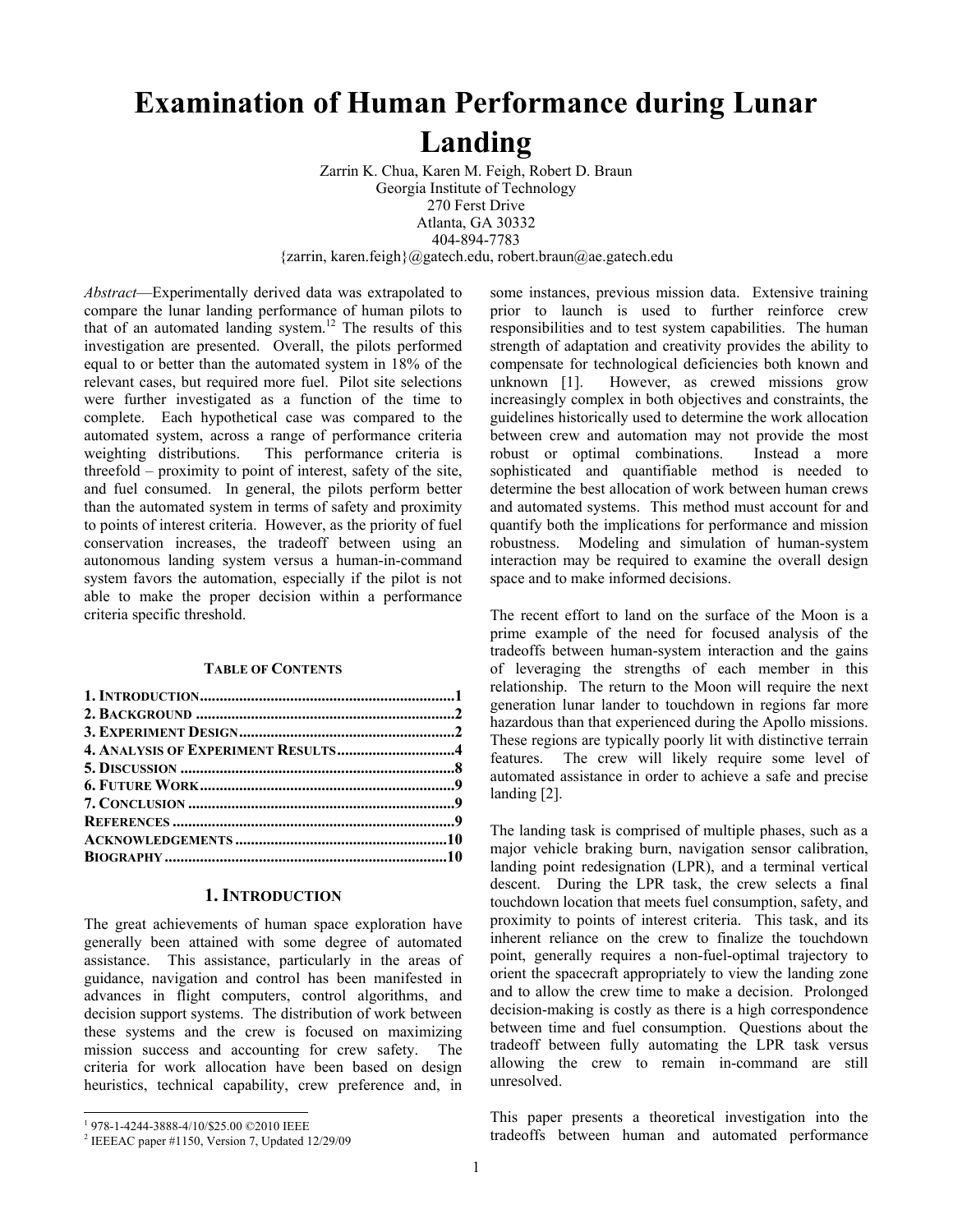during LPR across possible figures of merit for mission success. The human performance data used here is based on the results of an experimental study that was conducted to determine the speed and performance of human-pilots during the LPR task [3]. Special attention was given to the task completion time and the quality of the site selection. This paper will summarize the experimental setup necessary to examine the LPR task, the experimental findings, and the comparison of human performance to analogous automation.

### **2. BACKGROUND**

With the increased expectations for next generation lunar landers, recent studies related to crewed lunar landing have focused on the development of support systems (i.e., displays and landing algorithms). One such effort is the development of an Autonomous Flight Manager (AFM) by NASA's Autonomous Landing and Hazard Avoidance Technology (ALHAT) team, led by NASA Johnson Space Center. The AFM is analogous to a flight management system – providing guidance, navigation, and control cues [4], monitoring system health [5], and interacting with the crew, including prompts for supervisory commands [6]. With respect to the LPR task, the AFM serves two purposes: 1) processing raw sensor data into a form comprehensible to the crew, and 2) from this sensor data, suggesting alternative landing sites to the *a priori* baseline site.

Until this point, the only source of terrain information available to the crew is an unaugmented window or camera view. After AFM processing, the crew has the window or camera view and the results of the LIDAR scan as additional sources of terrain information. The crew evaluates the alternative landing sites, finds a site that satisfies its specified criteria (e.g., safety, required fuel, or nearness to point of interest), and designates the final landing site, which concludes the LPR task. The LPR task must be completed quickly, as the trajectory required to enable LPR is typically not fuel-optimal. Currently, the LPR task is expected to occur during the Powered Descent Phase. Just prior to LPR, the vehicle performs a pitch-up maneuver, placing the vehicle in an orientation suitable for LIght Detection and Ranging (LIDAR) sensor operation [4]. This maneuver is expected to occur at approximately 1 km in altitude, at a velocity of 100 m/s (nominal trajectory) [7].

As with the Apollo missions, the landing trajectory is designed in a way to provide the crew a visual of the landing area [8]. However, conditions at desired landing areas, such as the far side of the Moon, may impede the crew's ability to acquire terrain information unaided. Preliminary analyses estimate 30s are needed for LPR task completion [9]. In this period of time, the astronauts must absorb information from the AFM and window or camera view; perform tradeoffs of safety, fuel consumption, and proximity to the Point Of Interest (POI), and select a final landing site. Likewise, the crew must adapt to any unanticipated terrain features.

# **3. EXPERIMENT DESIGN**

Sixteen lunar landing scenarios were developed from combinations of three independent variables: *Points Of Interest (POI)* which are one or two landing sites that reflect the purpose of the mission; *terrain expectancy (ε)* denoting whether the pre-launch lunar terrain training matches or does not match the actual lunar terrain; and *identifiable terrain markers (ITM)* which are one, two, three or four clusters or formations of hazards. This experiment blocked the scenarios based on ITMs – participants saw a "high" and a "low" density of ITMs, creating two groups of ITM (1,3) and ITM (2,4). Thus, of the full sixteen scenarios from a 2  $\times$  2  $\times$  4 full factorial design of experiment, each individual participant experienced eight scenarios. The order of the runs within and between subjects was balanced to reduce any potential bias in run order. This experiment collected several dependent measures: time to complete, quality of landing site selection, task strategy, pilot workload, situation awareness, and display effectiveness.

Twenty pilots participated in this experiment, representing a wide variety of flight experience and pilot training. Participation in the experiment was limited to individuals holding a Private Pilot License (PPL) and at least 80 hours of flying experience. This stipulation ensured enough familiarity with standard aircraft landing procedures and the process of selecting a landing site without limiting the number of samples for statistical accuracy. Twelve pilots were Visual Flight Rules (VFR) rated, seven were also Instrument Flight Rules (IFR) rated, and one pilot had an additional Commercial Pilot License (CPL). The pilots have flown single- and multi-engine aircraft both for personal and commercial use. The mean was 277 h for flying ( $\sigma$  = 307 h). No military pilots participated and only one pilot had experience flying helicopters. The majority of the participants were less than thirty years old. The pilots, unknown to them, were randomly separated into two groups for ITM frequency blocking. There were eight participants (six VFR, two IFR) in the ITM  $(2,4)$  group and twelve (six VFR, five IFR, one CPL) participants in the ITM (1,3) group. Fig. 1 illustrates the distribution of the hours of flight experience. The flight experience mean was 181 h in the (2,4) group ( $\sigma_{(2,4)}$  = 140.5 h) and 340 h in the (1,3) group  $(\sigma_{(1,3)} = 373.1 \text{ h})$ . The discrepancy in flight hours and inequality of VFR/IFR pilots was not determined until after the experiment and as such, flight hours and pilot certification are included as covariates in the data analysis.



**Figure 1 – Distribution of Flight Experience (h).**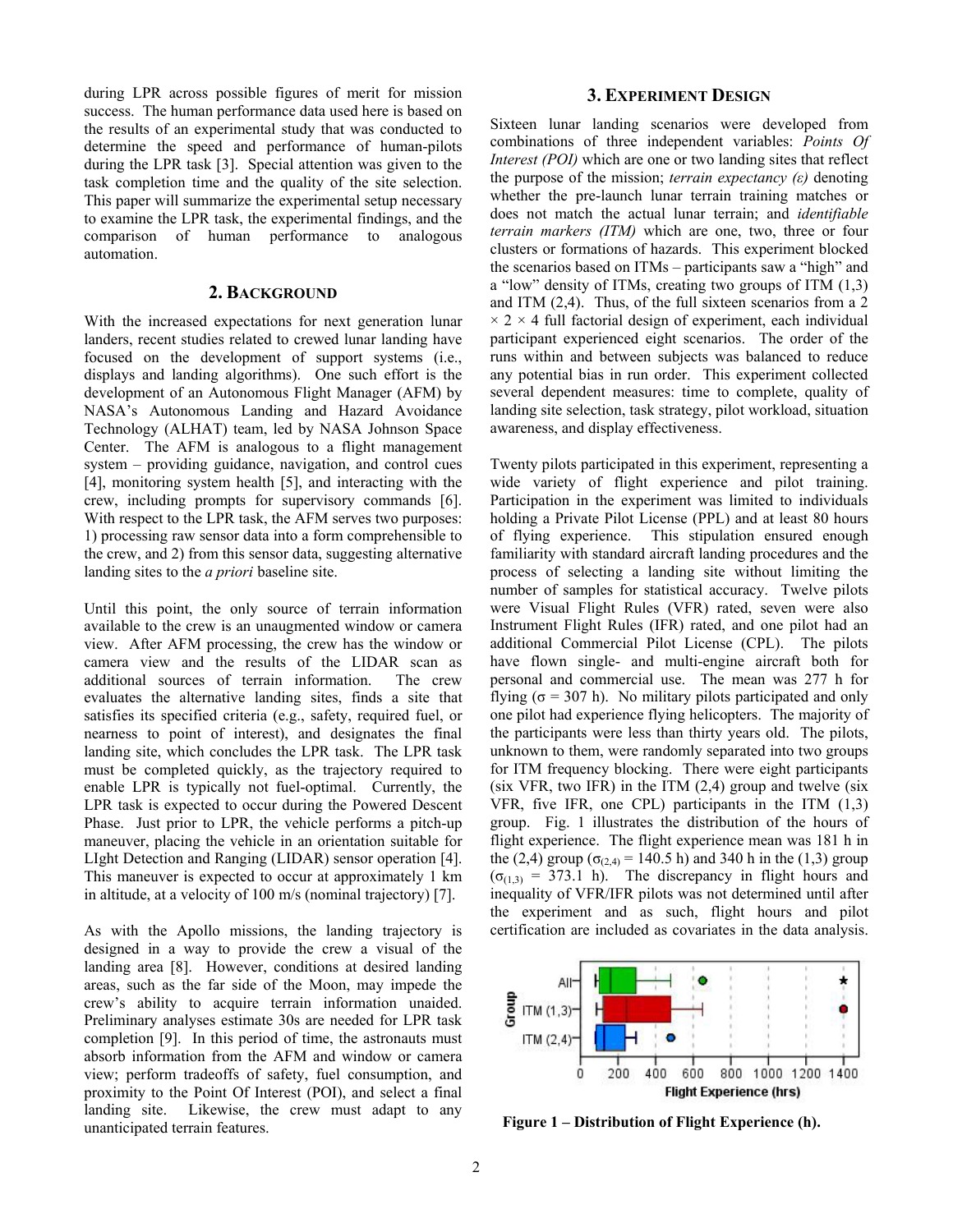Likewise, the experiment setup was intended to have an equal distribution of pilots for both groups, but there were instances of inability to train to proficiency and a simulation failure, which led to exclusion of that data in the analysis. Each successful testing session lasted two hours. The initial briefing introduced the LPR task and the simulator. The pilots practiced the LPR task for 45 min in the simulator, where they received feedback on their performance. This exercise allowed the pilots to become comfortable with the simulator and to formulate strategies. The testing session was comprised of eight runs of pre-selected specified landing scenarios.

The experiment utilized a simulated lunar lander module, which included an LPR reference display incorporating an AFM guidance algorithm and an out the window view. A full description of the simulation facility, illustrated in Fig. 2, can be found in [9, 10], and illustrated in Fig. 2. This display design was chosen based because it provided a publicly available symbology template for use in this investigation. The software used in this study consists of two major components: dynamic elements used to enhance the lunar lander mockup hardware and a Pseudo-AFM LPR algorithM (PALM) that emulates the AFM algorithm of alternative landing site selection [11, 12]. An out-thewindow perspective was provided by using the EagleLander3D [13] software. This perspective showed terrain as seen during vehicle pitch-up, approach, and terminal descent. The pilots remarked the out-the-window display added to the realism of the simulation.

As previously discussed, the lander is expected to be equipped with an AFM that offers alternative landing sites based on an objective function that is set by the crew. The PALM developed for this investigation takes an input package (lunar satellite photography map, hazard identification, POI location), scans the map for alternative landing sites, and outputs sites based on: safety, fuel efficiency, and proximity to POI. Five objective functions are calculated – one for each of the three individual metrics, and two others in which an equally balanced or *a priori* weighting of these three metrics is computed. This input package is read, and the landing area is converted to a matrix, with each cell containing a value from 0 to 255 (grayscale). The PALM treats this matrix as a LIDAR sensor scan, with each cell location corresponding to a geographical position and cell magnitude relating to an altitude. LIDAR measurement error is not modeled. The PALM measures a Euclidean vector difference between each non-hazardous cell, and the POI and examines the area within the landing footprint for terrain characteristics and fuel consumption requirements. Information on the calculation of slope, roughness, and fuel consumption can be found in [3].

Once these terrain characteristics are computed, the PALM sorts the sites based on each of the five objective functions. Logic is included in the algorithm to ensure that unique sites are recommended - no landing site overlaps another within



**(a) Full Mock Lunar Lander View.**



**(b) Landing Point Redesignation Display.** *The objective function buttons are located in the lower right corner.* 

## **Figure 2 – Lunar Lander Simulation Environment.**

the same objective function. The output map image for each objective function contains hazardous area highlights, the point(s) of interest, the baseline point and three alternative sites, and symbols for the relative goodness of slope and roughness of the expected landing area. These maps are generated prior to the experiment, and the map display corresponds to the actions of the user simulating a real-time calculation of alternative landing sites without the computational cost or increased risk of simulation failure.

The PALM also computes the pilot performance score (PPS) and rank (PPR). The PPS is calculated using Eq. 1 and the PPR is based on the rank of the selected landing site relative to the sites available. Eq. 1 is based on Voltaire's concept of "perfect is the enemy of good". Although the mission objective is to place the lander in an area free of major hazards and with preferable terrain characteristics (flat and level), there exists a region within each metric that constitutes sufficient performance. This region must be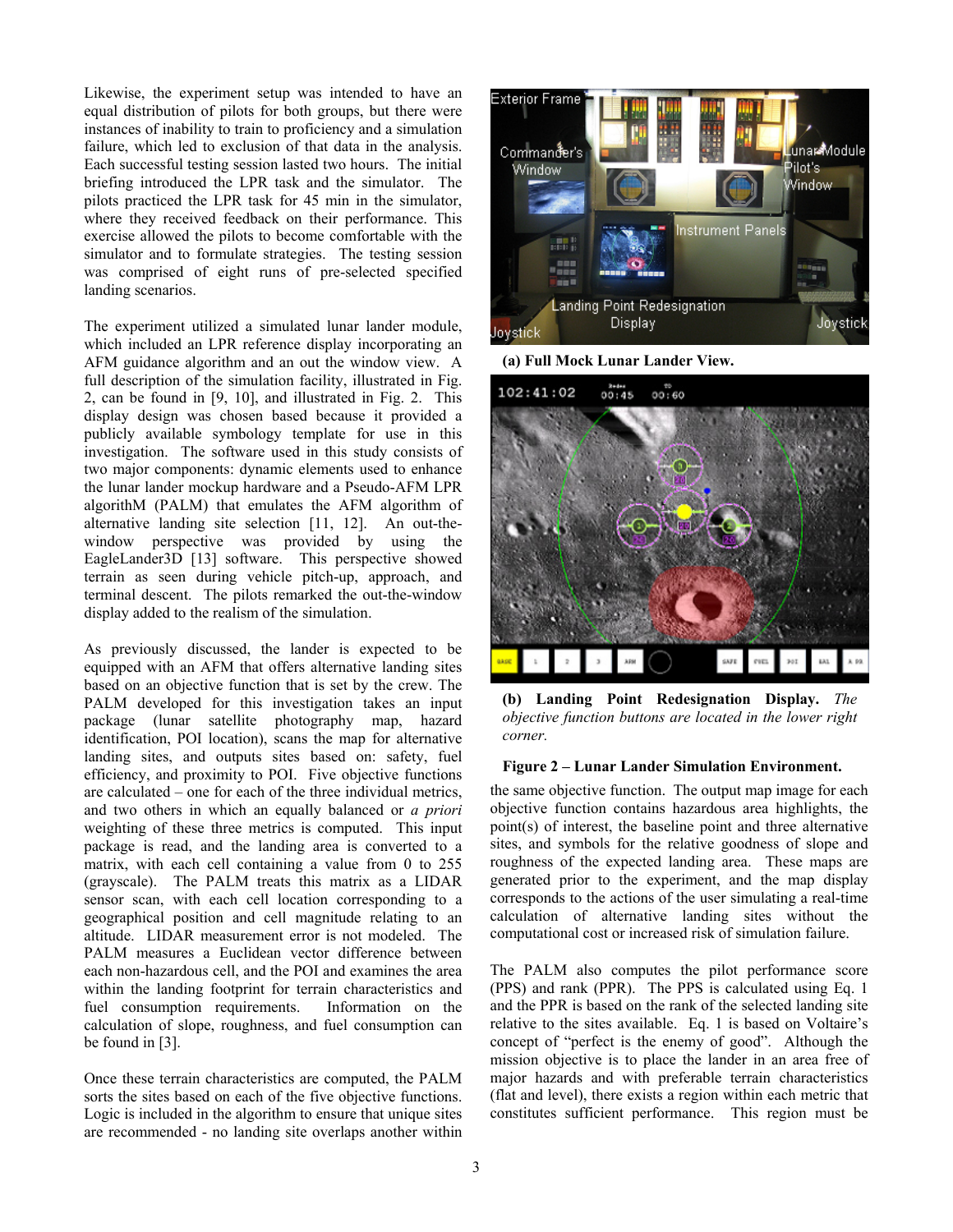factored into the performance formula to account for more realistic figures of merit.

$$
P_{score} = w_f f_w F_{LA} + w_p D_{POI} + w_s (S_{LA} + R_{LA} + D_h) / 3
$$
  

$$
f_w = 1
$$
 - time to decision/total time for LPR (1)

where  $D_{POI}$  and  $D_h$  are the distances from the POI and hazards, *FLA*, *SLA, RLA*, are raw scores for fuel consumption, slope, and roughness of the landing site, and  $w_f$ ,  $w_p$ , and  $w_s$ are the weighting distributions for fuel consumption, proximity to POI, and safety. The sum of these weights must be equal to 1. The element of time is also introduced in this performance formula as a contributor to fuel consumed. Eq. 1 was also modified to evaluate the static properties (safety, proximity to POI) of the landing site itself, Eq. 2, by eliminating fuel as a performance measure.

$$
P_{site} = (S_{LA} + R_{LA} + D_h)/3 + D_{POI} \tag{2}
$$

#### **4. ANALYSIS OF EXPERIMENT RESULTS**

This section summarizes the results of the experiment, including global participant performance and the effects of the independent variables. Unless otherwise stated, the statistical analysis was performed using both parametric (repeated measures ANalysis Of VAriance) and nonparametric (Spearman's correlation (ρ), Kendall Tau correlation  $(\tau)$ , or Friedman's test) tests as appropriate. Significance for all tests was set at  $\alpha = 0.05$ . For the full set of results and analysis readers are referred to Chua and Feigh [3].

#### *Overall Results*

Twenty pilots participated in the evaluation. Nineteen completed all eight runs, and the twentieth pilot completed five of the eight runs (due to a simulation failure), for a total of 157 cases across the full design of experiments. All pilots completed the task within the 45s allotted; no pilot aborted a run. On average, the LPR task was completed in 20.39s ( $\sigma$  = 9.05s) [4.08, 41.53s]. In 54% of the cases, the pilot chose one of the top site selection rankings, whereas the pilot made a poor selection in 7% of the cases. While these poorer site selections resulted in feasible landing locations, better sites were available at the selection time. Fig. 3 illustrates the distribution of top pilot certification (TPC) by final pilot performance ranking (PPR).

In general, the pilots preferred sites which were affiliated with an objective function over those sites associated with the *a priori* set, as seen in Fig. 4. The pre-launch designated baseline site, which could be selected at any time during the LPR task, was included under the *a priori* objective function, as the criterion dictated the location of the baseline site. The pilots were told that the vehicle would default to landing at the baseline site. The pilots were instructed to select an alternate or confirm the default. Should a landing



**Figure 3 – Distribution of Final Pilot Performance Ranking.**

site not be selected within the LPR task time, the lunar mission would abort.

#### *Time to Complete*

The LPR task completion time,  $T_c$ , is a critical value, impacting elements of lunar landing such as the fuel consumption and the design of the descent trajectory. This modeling hypothesized that an increase in the number of factors would result in additional pilot information processing time. In particular, the terrain expectancy factor, (ε), was expected to cause expert pilots to re-orient to the scenario, as described by Klein [14]. A repeated-measures ANOVA was utilized to test these hypotheses. POI had no significant effect on  $T_C$  for either the ITM (1,3) or the ITM (2,4) groups. Similarly,  $\varepsilon$  did not significantly affect  $T_C$  for either ITM  $(1,3)$  or ITM  $(2,4)$ . The number of ITMs does not significantly affect  $T_C$  for ITM (1,3) or ITM (2,4). The interaction between ε and ITMs had significant effect on  $T_C$ for the ITM (2,4) group only,  $F(1; 3) = 10.349$ ,  $p = 0.049$ . The pilots performed the LPR task faster as the number of ITMs increased in cases of unexpected terrain.

#### *Pilot Performance*

Pilot performance was calculated as both a continuous variable (pilot performance score, PPS) and as an ordinal variable (pilot performance ranking, PPR). The pilot performance was calculated from a weighted sum (equivalent to PPS) as described in Section 3, Eq. 1. This analysis uses both forms of the variable. Analyses regarding PPS were performed using repeated-measures ANOVA, while the Kendall Tau correlation was implemented to examine the relationship between PPR and other factors.

First, the PPR was hypothesized to become worse with the number of POIs and ITMs, and especially in instances where the terrain was unexpected. The effect of POI was not significant on PPR for either ITM group. Similarly, the effect of terrain expectancy was not significant for either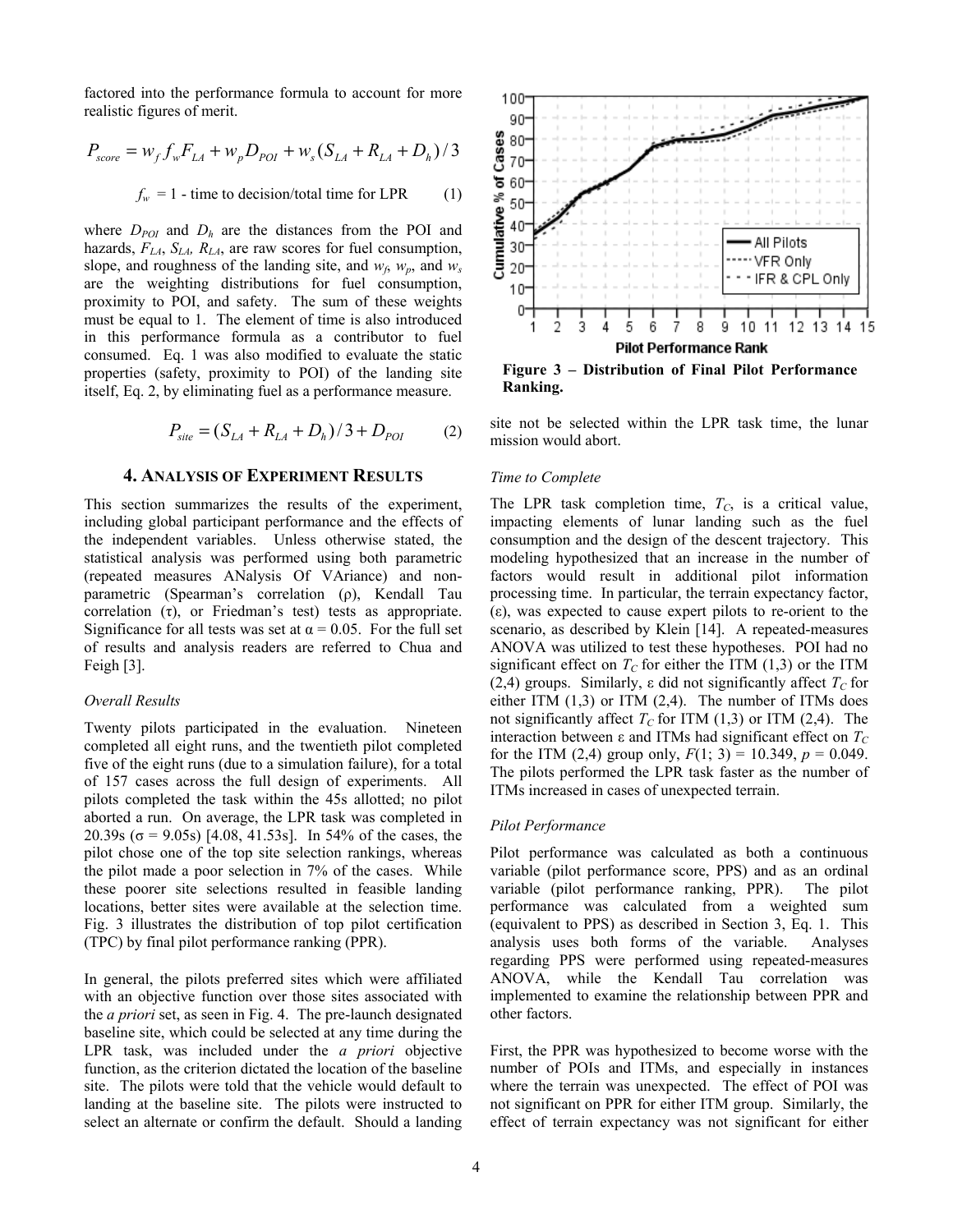ITM group. The effect of the number of ITMs on POI is marginally significant for the ITM  $(1,3)$  group,  $F(1; 6)$  = 5.926,  $p = 0.051$  but is not significant for the ITM  $(2,4)$ group. Thus, none of the independent variables included in this investigation were found to have significant effects on PPR.

# *Extrapolation of Results*

While this experiment was not designed to investigate or compare the effectiveness of human control versus automated control, given the framework of the simulated task, the experimental data can be extrapolated to provide initial insight on human capabilities. Specifically, we have used the data collected in this experiment to speculate about the likely capabilities of an astronaut crew and their impact on system performance during LPR compared to an automatic landing system. However, several assumptions and definitions must be introduced to perform this analysis.

First, we assume that there exists some automated landing system capable of autonomously guiding the lander to any point on the lunar surface. Next, we assume for comparison that a vehicle equipped with such automation flies the same trajectory as that used in this experiment, which is notionally based on the ALHAT trajectory [7], thereby simplifying the comparison of fuel consumption to a dependence on task completion time. We acknowledge that this assumption is not likely to hold, as a fully automated vehicle would likely fly a more fuel optimal trajectory. However, lunar fuel optimal trajectories do not generally permit crew viewing of the landing site. Using this reference trajectory is useful for this level of comparison as the actual trajectory planned is still under development [16]. There may also be situations where the crew is incapacitated and a fully automated landing sequence is required, or adaptable automation is employed on the same flight, alternating or limiting crew or system command. We further assume that the choice of landing site is static for the automation and corresponds to the *a priori* site used in the experiment. Automated control therefore implies selection of the baseline site, completed in zero seconds.

The pilots' site selections and times to complete are assumed to be a conservative representation of astronaut behavior, or human control, during lunar landing. This definition is best analogized to a Monte Carlo analysis, where the pilots' behaviors in the experiment are assumed to be the behavior of one astronaut; the differences in landing scenarios and pilot experience is similar to the uncertainties associated with the inputs to a system; and the landing site selection and completion time are the result of performing a lunar landing under the prescribed inputs. As such, the actual site selection data is a sampling of the design space between the experiment independent variables and covariates (POI, ITM, ε, TPC, flight experience) and dependents (site selection, completion time). For purposes

of this analysis, these site selections are further assumed to be pilots' best selections within the context of the landing scenario and the time to complete. This assumption suggests a layer of time homogeneity – should the pilots repeat the experiment, then the site selection is constant and would not improve or worsen. However, the site selection itself means little without assigning some definition of quality.

As defined for this analysis, the human controlled site selection will require more time and thus, more fuel consumption. Preliminary modeling shows that astronauts require 12-28 seconds to absorb the information and make the LPR decisions. However, an astronaut can potentially make better decisions than the automated system as to where to land. This ability is because of the potential for the astronauts to take advantage of more accurate information or information not available to the automation (i.e., algorithm failure). To ensure a fair comparison, only data from scenarios where the *a priori* site was mid-ranked (5-  $10<sup>th</sup>$  out of a possible 15) were used. Fifty-six runs fall into this category. Additionally, a definition of performance quality is used to compare human control and automated control. This analysis uses Eq. 1, with arbitrarily set weights for the three metrics of interest, fuel consumption, proximity to POI, and safety, summing to 1. A 10% uncertainty is applied to the comparison of PPS and Automated Performance Score (APS) – if the PPS is within 10% of the APS score, then the PPS score is considered equivalent. Under this weight distribution and the three prescribed definitions of the automated system, the reference human behavior, and performance quality, the experiment results show that the pilots performed better than or equal to the automated system in 18% and worse than a basic automatic landing system in 82% of the selected cases. This percentage is heavily influenced by decision time because of the correlation with fuel burn. However, faster decisions do not necessarily imply better site selection.

To further explore this tradeoff, the distribution of safety and proximity to POI scores (using Eq. 2) with respect to fuel consumption (equivalent to task completion time) was plotted. As seen in Fig. 5, pilots' time to complete varies over the 45s of allotted LPR task time. Additionally, the pilots' ability to select quality sites is varied across time to complete. The Spearman correlation is non-significant at ρ  $= -0.112$ , indicating that as the pilots' task completion time increases; the ability to select a safe site near the POI is diminished. However, when the penalty for additional decision time is removed, the pilots consistently outperform the automated system with regard to selecting quality sites. In 63% of the cases, the pilots recognized and selected sites that were superior to the baseline site. This trend implies that humans are capable of selecting landing sites that minimize landing risk while increasing mission efficiency.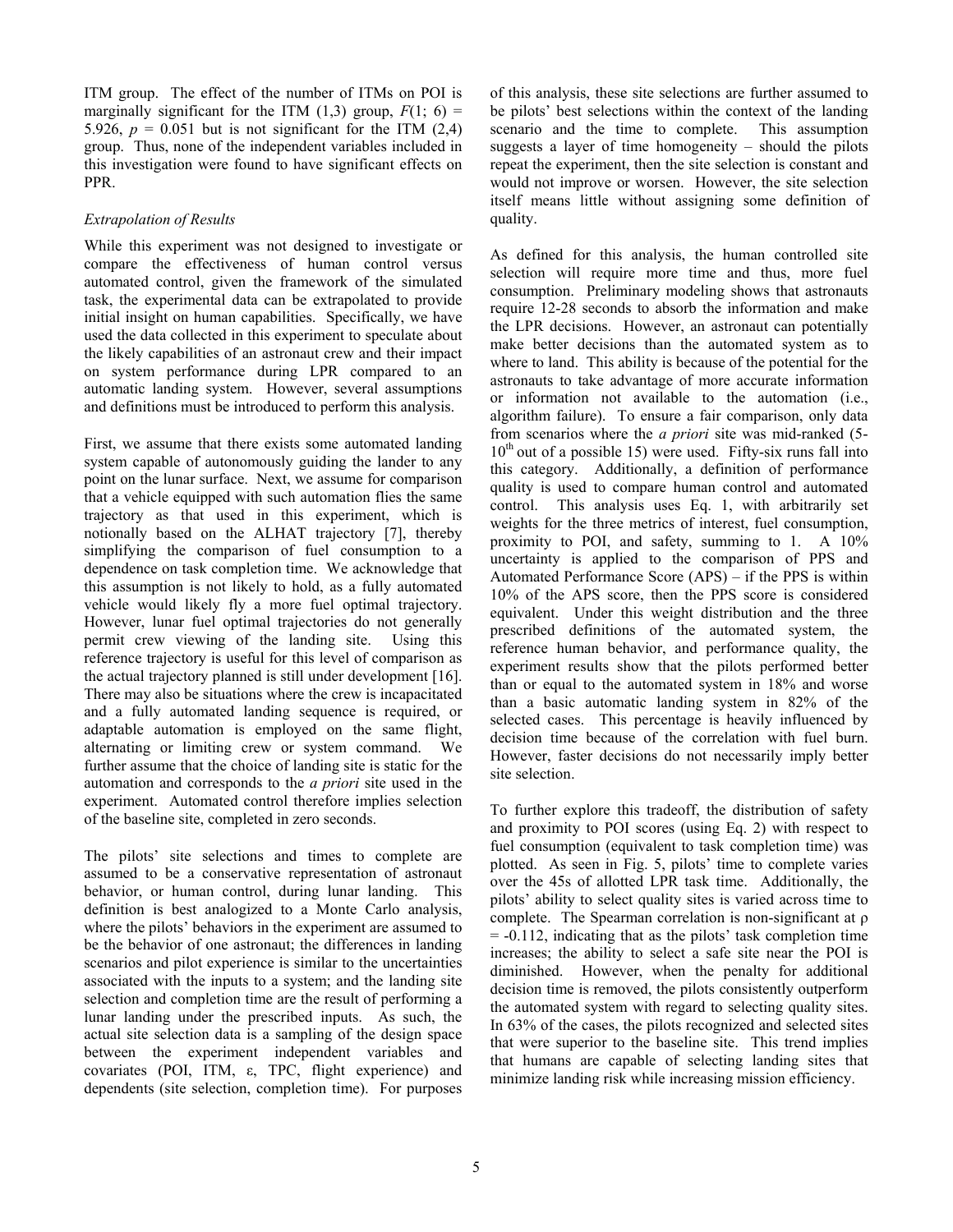

**Figure 4 –Human and Automated Site Selection Quality over Time.** *The percentage of cases where human site selection is equal to or greater than the automated selection score is determined by selecting all the points within a 2.5 s increment and calculating the percentage with respect to those variables.* 

However, this capability comes at a substantial cost to time and consequently fuel. The question remains as to whether the gains in safety and POI proximity justify the additional fuel consumption. Unfortunately, this decision must be made early in the design process, to account for lander fuel tank sizing. The trends illustrated in Fig. 4, while useful in examining the experimental data against a simulated automatic landing system, do not convey the generalized design space. An idealized definition of optimal LPR task performance is retention of human-decision making competency while reducing the required task completion time. Applying this definition to the experimental data illustrates the theoretical human performance in comparison to an automated system. The time to complete can be considered as an independent variable, if the pilots' site selections are assumed to be time-independent and unbiased by time pressure perceptions. This trend is seen in Fig. 5, which compares the relative quality of human control and automated control, allowing either the site selection decision or task completion time to vary for the pilots', the automated system, or both.

The dash-dotted line in Fig. 5 describes the instance where the pilots' site selection in the 56 cases is held constant, but the time to complete the selection for both the automated system and the pilot is matched. This trend represents the situation where an automated system is designed to take over decision authority should the need arise. At zero time to complete, the human performance is equal to or superior to the automated in 79% of the cases. This value indicates that even in the ideal situation, there are still instances in which the pilot has chosen a worse site than the *a priori*  selection. However, this percentage of superior or equivalent PPS proportionally increases with the task time, connoting that while the fuel penalty aggravates the PPS and



Fixed Pilot Data, Time-Varying Automated System

- - (Matching Time) Pilot, Automated System

**Figure 5 – Comparison of Theoretical, Actual Pilot and Automated System Performance.**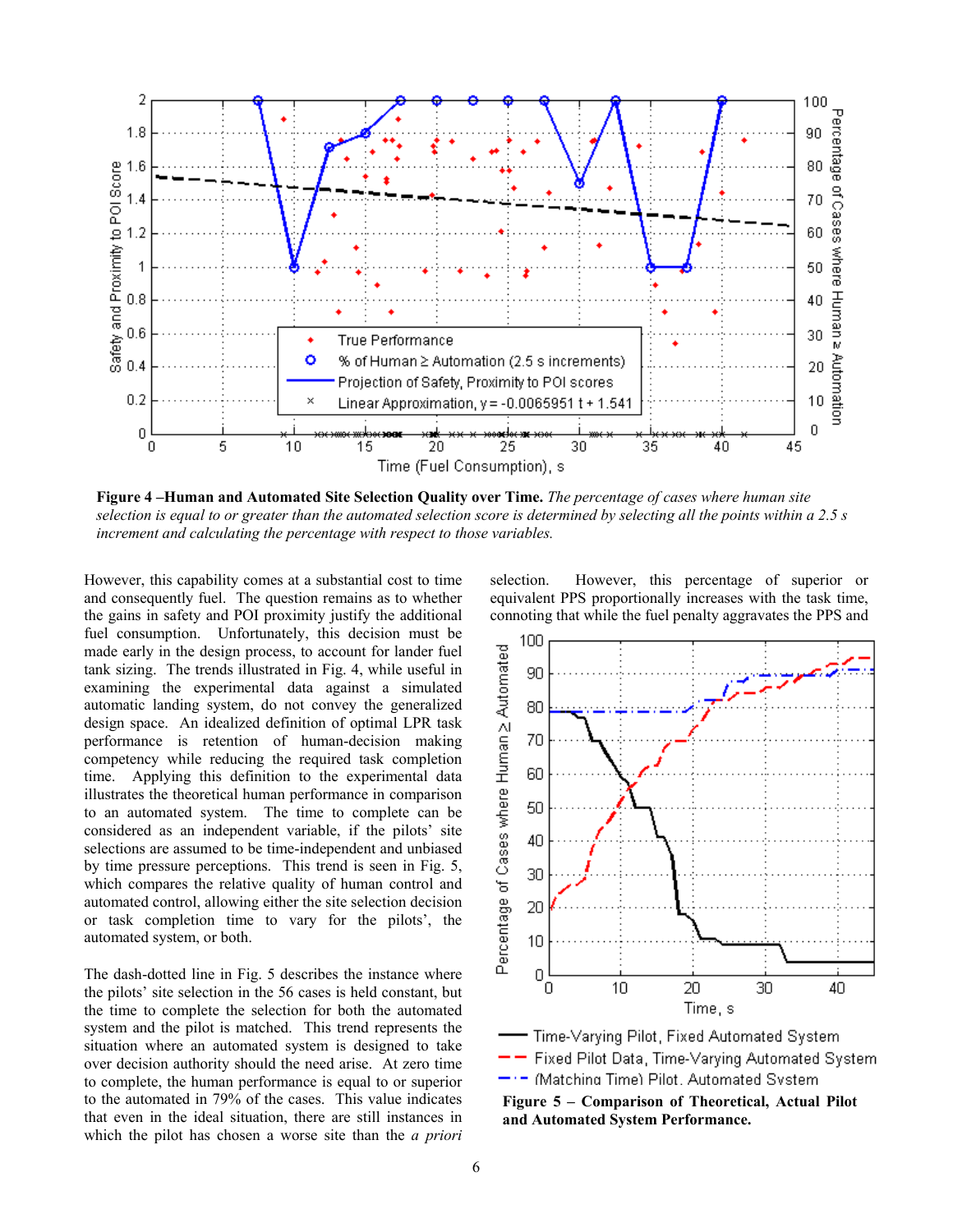APS, the APS score suffers because of the substandard nature of the baseline landing point. Therefore, in order for an automatic landing system to act as a fail-safe option (should the human be unable to make a decision within 20s), the automatic system should possess the capability to select alternative landing sites. Otherwise, an exchange in decision-authority from human to automation after 20s should not be approved, as the quality of the automated decision may not be sufficient to overcome the incurred fuel consumption penalty.

The dashed line in Fig. 5 represents a comparison between the actual pilot data (including true task completion times) and a time-varying automated system. This trend does not physically represent a realistic system, but emphasizes the significance of the fuel consumption penalty. As mentioned previously, at zero time to complete, the human underperforms compared to the automation. However, as the automated system takes more time to complete, perhaps due to sensor and algorithm processing, the APS decreases. At about ten seconds, the experiment PPS begins to score higher relative to the APS. Therefore, if the automated system requires more than ten seconds, the human may be more reliable in choosing an appropriate site.

The last trend observed in Fig. 5 is most representative of a realistic automated system. In this comparison, the automated system requires zero time to complete while the pilots' site selections are held constant while the time to complete for all 56 cases is varied. This solid black line clearly indicates the importance of time/fuel on the overall score. This line, concurrently with the dash-dot line, assumes that all the pilots' can be trained to retain the same level of decision-making integrity in a specified amount of time. At zero time to complete, the human is superior to the automated system in 79% of the cases. The fuel penalty affects the PPS at a generally constant rate until about 12s (the time at which the fastest pilots in this study began to return decisions). At this point, the automated system begins to outperform the human and the likelihood of gaining mission and safety advantages is significantly decreased. The trend demonstrates distinctive curvature due to the coupling of fuel consumption and divert maneuvers to reach sites located on the extremes of the landing area. At 33s, the percentage has dropped to 4%, rendering the human system ineffective relative to the automated system. Therefore, with respect to the reference automated system used in this analysis, the pilots would need to be trained to complete the LPR task in less than 12s in order to provide a decision-making advantage over an automated system.

The observations noted in Fig. 5 are valid only for one specific weighting criterion, where safety, proximity to POI and fuel consumption are equally important. To account for the variability in weighting distribution on the measures of interest, the solid black line in Fig. 5 was re-examined over the full design space of mission criteria. The PPS for the 56 cases was determined using Eq. 1. As illustrated in Fig. 6, one weight  $(w_i)$  was incremented by 0.1 while the other two



**Figure 6 – Comparison of Automated and Human Performance Scores under Variable Definitions of Mission Success.**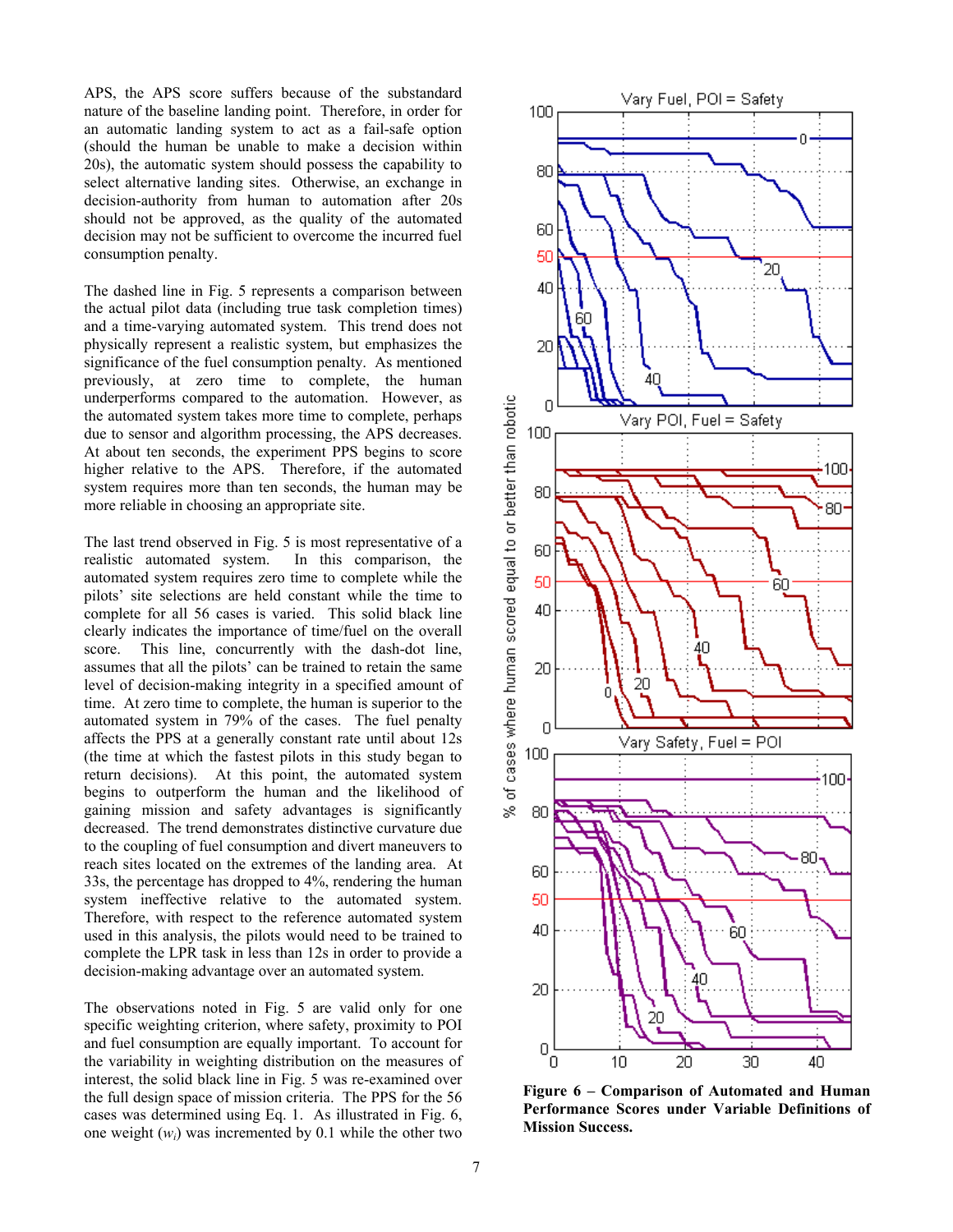weights were equivalent and equal to  $0.5(1-w_i)$ . Similarly to Fig. 5, the pilots are assumed to retain the same level of decision-making capability while performing the LPR at some arbitrary time period and the automated system always selects the baseline point in zero seconds.

Each line in Fig. 6 represents one definition of mission success, i.e., one combination of metric weights. The most distinctive feature of these contours is that no definition exists where the human always outperforms the automated system. The maximum level (91%) of human performance occurs when safety is the only objective of concern. A similar situation occurs when proximity to POI is the primary objective function. At this definition, the human pilot has selected a site closer to the POI in 88% of the cases. The human pilot fares well when both POI proximity and safety are equally critical and fuel consumption is of no importance, selecting better sites than the automated landing system in 91% of all cases.

The same general pattern and relationship with fuel consumption is seen in all three graphs of Fig. 6. As task completion time increases, the fuel penalty grows proportionally until a point where the human pilot cannot perform with the same quality as the automated system. This critical point, at the extremes, occurs at 7s, 11s, and 21s for the fuel consumption, proximity to POI, and safety plots, respectively. Referring to the task completion time distribution in Fig. 4, the contours in Fig. 6 illustrate that an automated system is a more suitable choice for missions where fuel consumption is weighed heavily  $(w_f > 0.5)$ , as the human pilot cannot generally make better decisions than the automated landing system.

In many ways, these contours are analogous to cumulative distribution functions (CDF). If the 56 cases performed in this experiment are representative of typical site selection choices during LPR, then these contours can assist in determining the conditions for human control. For example, if the lunar vehicle was constrained to hold enough fuel for 20s of LPR, then the mission designer can compare human and automated performance for different combinations of weighting distributions. These contours show that if the primary driving factors are safety, proximity to POI, or both, at weighting distributions of at least  $\geq 0.7$ , 0.6, or 0.45 each, respectively, then the human will choose a better landing site than one chosen *a priori* in at least 60% of the cases. While these contours are useful in providing initial estimations to the LPR task, one should note that the modeled human performance may not be accurately representative of actual astronaut behavior and that an automated lander would most likely not operate under the same conditions as a crewed lander. Additionally, the automatic landing system was assumed to have 100% reliability. In the future, true CDF plots produced using trained astronauts and accurate unmanned trajectories should be used.

The analysis thus far has focused on an automated system that was incapable of selecting the best landing site. The experimental results provide sufficient data to analyze the instantiation of an ideal automated system. The scenarios involving the *a priori* sites as the top ranked site were examined, to determine the likelihood of pilots' not recognizing the best site (or an equivalent) and selecting poorer touchdown points. Fifty-seven cases were used in this analysis. Under the equalized weighting distribution used for this experiment, the pilots were able to correctly identify the *a priori* site as the top site in 62.5% of the cases. This percentage of identification shifted with respect to the changes in weighting distribution. Similar to the case of the non-ideal automated system, the human performs best compared to the automation in 85.7% of the cases when the mission singularly emphasizes safety. Additionally, the human is unable to reproduce the same level of performance as the automation due to fuel consumption. This critical point occurs at 5s, 9s, and 10s for the fuel consumption, proximity to POI, and safety plots, respectively.

# **5. DISCUSSION**

The experimental data collected in this study was used to examine several theoretical situations in order to begin quantifying the advantages and disadvantages in human control during LPR given the limited set of human performance information available. Mission designers may find the results of this study useful during conceptual design, for determining the human pilots' role during LPR. From this analysis, it is clear that the human pilot is capable of finding landing sites that are congenial to vehicle safety and mission success. However, given any realistic mission scenario, this landing site decision-making process must occur quickly, otherwise an extensive fuel consumption penalty is invoked.

There are several possible strategies mission designers can employ to reach maximized LPR task performance. First, the reference automated system used in this analysis assumed the system that did not receive any real-time data. The baseline point is formulated on *a priori*, pre-launch mission data. Therefore, the trends presented would shift significantly if a real-time automated decision-making algorithm was used. Implementing an improved algorithm, however, may introduce complexity and additional costs, such a processing time and memory capability.

Second, astronauts could be trained to complete the LPR task in a fixed period of time. This method has been used successfully during the Apollo missions and will most likely be employed on future missions. This study illustrated no significant correlation between time to complete and site selection (with respect to safety and proximity to POI only). Consequently, the possibility exists that through training and personnel selection, better performance could be achieved in shorter time periods. Thus, a more useful solution is to determine the time period necessary for welltrained individuals to make an LPR decision and to train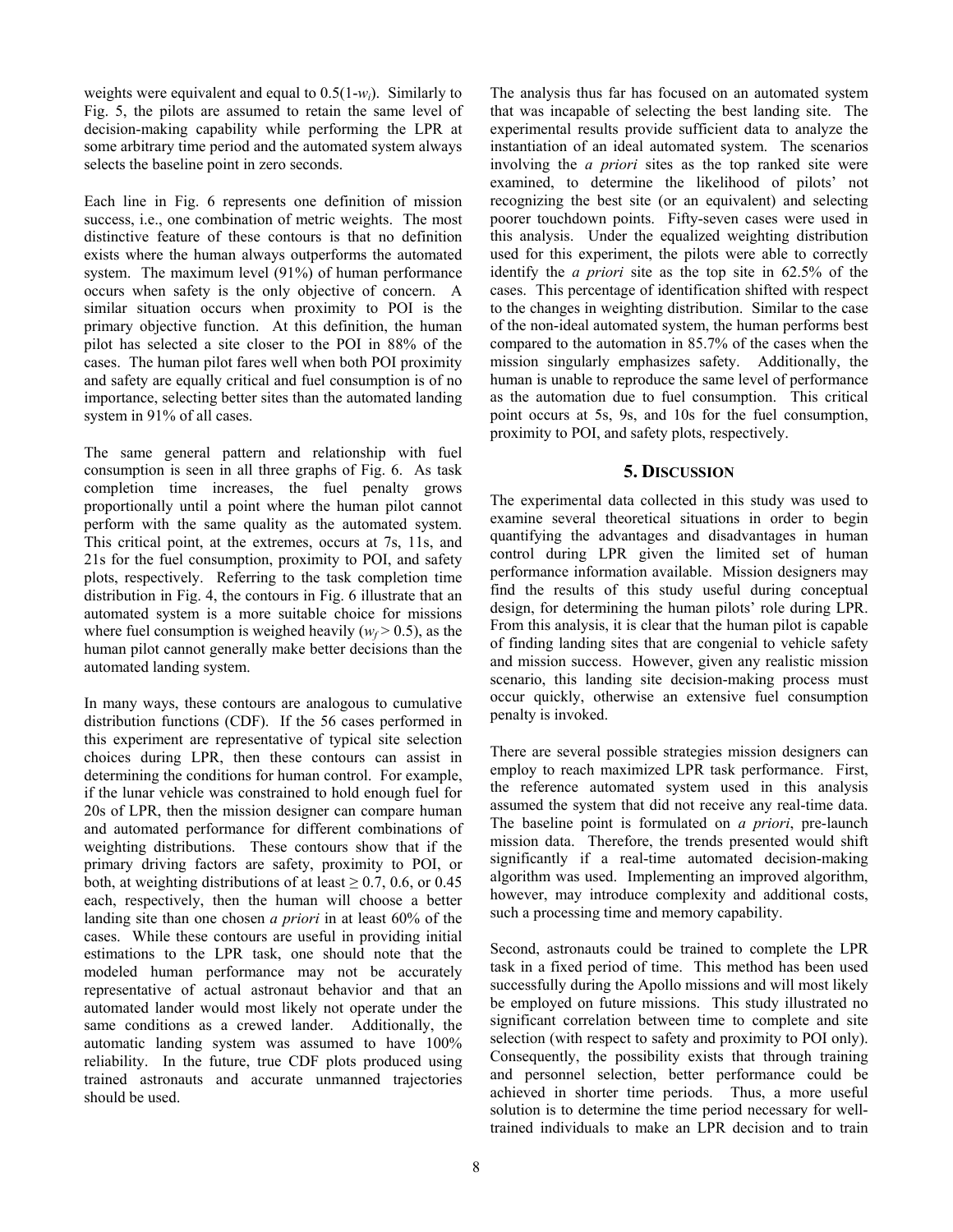astronauts under those time constraints to determine their likely performance. This study indicates that even relatively untrained individuals can make diagnoses in 12-28s and that substantial fuel induced penalties are likely to become critical as early as 7s, depending on the metric weighting combination.

Lastly, the specific role of the astronaut may need to be adjusted. This experiment scenario was designed such that the pilot would be responsible for evaluating a number of automation-suggested landing sites and making a final decision. The pilot was also told there was no "fail-safe" mode – the absence of a decision would result in a mission abort. A different level of responsibility may result in improved decision-making capability. For example, improved pilot performance may occur if multiple redesignation opportunities are available.

## **6. FUTURE WORK**

Although the experiment results shed insight to human performance during the LPR task, additional studies are required to improve the fidelity of existing LPR humansystem interaction models. These additional studies should focus on deriving a more explicit relationship between mission and environment inputs and pilot responses, as manifested by interactions with a reference lunar landing system. Employing astronauts in lieu of recreational pilots in future studies would minimize the discrepancy and ambiguity regarding a standard definition of representative astronaut behavior. However, running human-in-the-loop experiments with astronauts is impractical for performing comparative trade studies between humans and automated flight systems. A probabilistic computational human performance model (CHPM) is needed, to examine the full discourse of astronaut behavior in a wide array of landing scenarios within the time constraints. A significant experimental effort is necessary to validate such a probabilistic model, but to rely strictly on human subject testing would prove to be an expensive and time-consuming task. Furthermore, a CHPM may be adapted to examine lunar landing operation during underperforming or impaired pilot performance, scenarios that are difficult to emulate under laboratory conditions. The CHPM is not intended to replace astronauts and cannot be guaranteed to emulate their behavior in every scenario, but should provide an accurate approximation on the performance of crewed lunar landing and provide insight as to when the use of more in-depth human-in-the-loop study is merited. These approximations should be of use to mission designers during systems architecture studies.

## **7. CONCLUSION**

The landing point redesignation task permits onboard crew to evaluate and select alternative sites prior to terminal descent and touchdown. During this opportunity, the crew must balance the safety of the vehicle and the goals of the mission without violating fuel constraints. Given the

complexity of this task, it is likely that the responsibilities during this task will be shared by an automated system. However, quantifiable methods are needed to appropriately partition work to achieve robust or optimal combinations of human-system interaction. One of these methods consists of comparing human and automated performance with respect to task completion time. Based on the results of this experiment, humans tend to select better landing sites than the reference automated system when safety and proximity to points of interest are the most critical criteria. However, the decision-making time required for humans incurs significant fuel consumption costs. Thus, in landing scenarios when reserving fuel is of greater priority, mission designers may opt to limit human control during landing site selection. Human pilots were also able to match the performance of a perfect automated system for more than half of the examined cases, but were also prone to diverting to worse landing sites. Adjustments to astronaut training or improvements to onboard decision-making aids would enhance the synthesized site-selection performance.

The experiment results indicate a need to improve humansystem interaction modeling with increased correlation between mission scenario and human performance. A probabilistic computational human performance model would be more conducive to generating the quantity of data necessary to observe quantified approximations on crewed lunar landing performance. The observations gleaned from this analysis lay the foundation for future investigations into the specific region of optimal human control. Designing the human role to account for the prime behavior should reduce the risk for violating system capabilities while allowing astronaut input.

#### **REFERENCES**

- [1] L. Bainbridge. Ironies of Automation. Automatica, Vol. 19, 1983. pp. 775-779.
- [2] J. Needham. Human-Automation Interaction for Lunar Landing Aimpoint Redesignation. Master's thesis. Massachusetts Institute of Technology. 2008.
- [3] Z. Chua, K. Feigh. Investigation of Pilot Behavior during Landing Point Redesignation. IEEE Transactions on Systems, Man, and Cybernetics – Part A: Systems and Humans. Submitted September 1, 2009. In Review.
- [4] T. Brady, J. Schwartz, and T. Straube, "Operational concept description for the autonomous landing and hazard avoidance technology (ALHAT)," National Aeronautics and Space Administration, Tech. Rep. ALHAT 2.0-002, 2006.
- [5] L. J. Kessler and L. M. Forest, "Human-interactive autonomous flight manager for precision lunar landing," Presentation, Fall 2006, at AAAI Fall Symposium on Spacecraft Autonomy.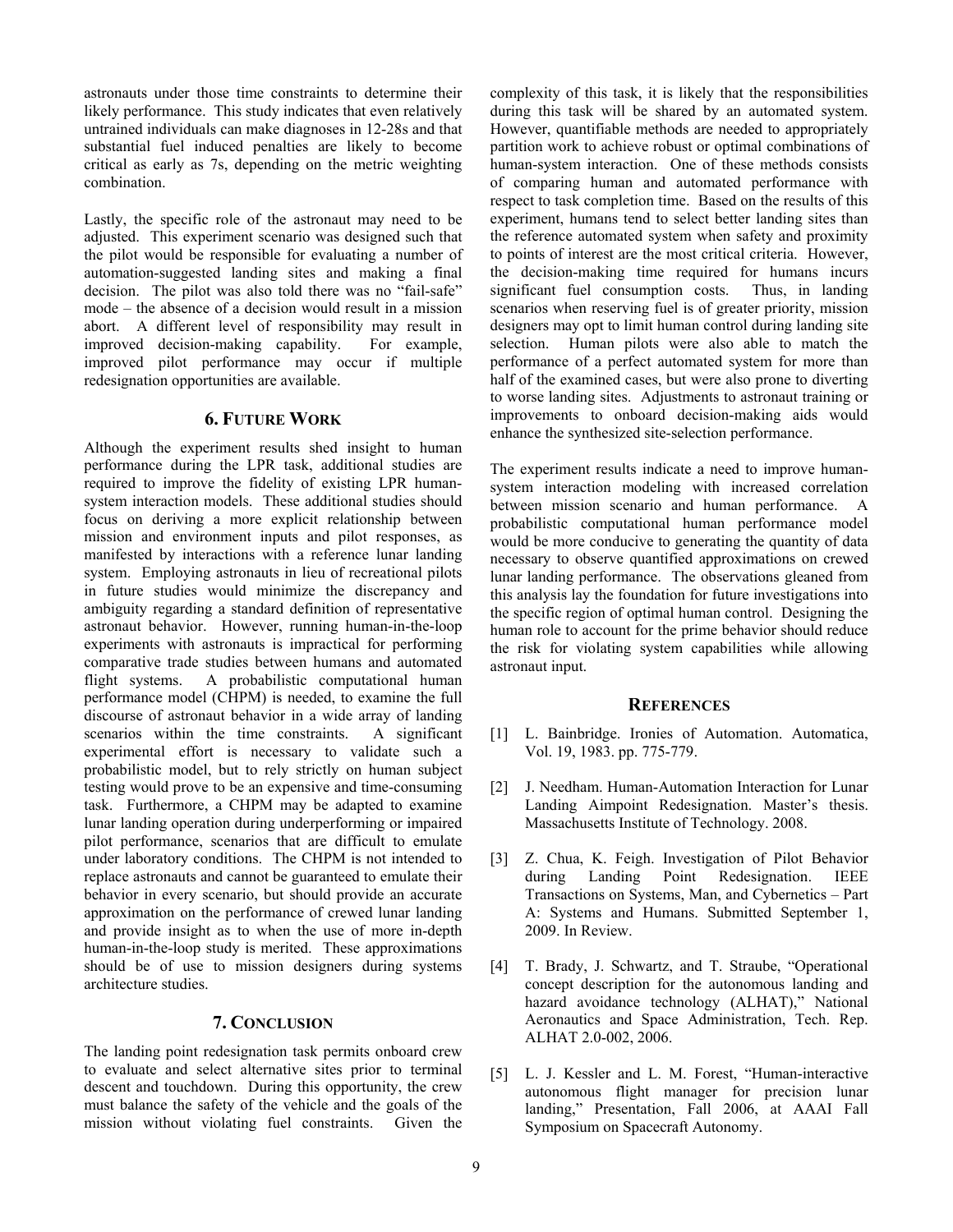- [6] L. Forest, L. Kessler, and M. Homer, "Design of a human-interactive autonomous flight manager (AFM) for crewed lunar landing," in AIAA Infotech@Aerospace, 2007.
- [7] J. Davis, S. Striepe, R. Maddock, G. Hines, S. P. II, B. Cohanim, T. Fill, M. Johnson, R. Bishop, K. DeMars, R. Sostaric, and A. Johnson, "Advances in POST2 end-to-end descent and landing simulation for the ALHAT project," in AIAA/AAS Astrodynamics Specialist Conference & Exhibit, no. AIAA 2008- 6938, 2008.
- [8] F. Bennett. "Apollo Lunar Descent and Ascent Trajectories." Technical Report. NASA, Houston TX. March 1970. Also presented at AIAA 8<sup>th</sup> Aerospace Sciences Meeting, January 1970.
- [9] Z. K. Chua, L. M. Major, and K. M. Feigh, "Modeling cockpit interface usage during lunar landing redesignation," in International Symposium of Aviation Psychology, 2009.
- [10] Z. Chua, R. Braun, K. Feigh. Analysis of Human-System Interaction for Landing Point Redesignation. Technical Report. May 2009. Available online. http://hdl.handle.net/1853/29921
- [11] L. Prinzel, L. Kramer, R. Norman, J. Arthur, S. Williams, K. Shelton, R. Bailey. "Synthetic and Enhanced Vision System for Altair Lunar Lander." International Symposium on Aviation Psychology, 2009.
- [12] L. Forest, B. Cohanim, and T. Brady, "Human interactive landing point redesignation for lunar landing," in Proceedings of the IEEE Aerospace Conference, Big Sky, MN, March 2008.
- [13] R. Monsen. (2007, October) Eaglelander3d. [Online]. Available: http://eaglelander3d.com/
- [14] G. Klein, Sources of Power: How People Make Decisions. MIT: MIT Press, 1998.
- [15] Manned Spacecraft Center. "Apollo 11 flight plan," National Aeronautics and Space Administration, Houston, TX, Flight Plan. AS-506/CSM-107/LM-5, July 1969.
- [16] R. Hirsh, NASA Johnson Space Center. September 28, 2009. Personal Correspondence.

## **ACKNOWLEDGEMENTS**

The authors acknowledge the entire ALHAT project team consisting of members from NASA's Langley Research Center, Jet Propulsion Laboratory, Johnson Space Center,

C.S. Draper Laboratory, and the Applied Physics Laboratory. The authors also thank the members of the Space Systems Design Laboratory and Cognitive Engineering Center for their continued support and assistance during this study.

# **BIOGRAPHY**



*Zarrin K. Chua is a student member of both IEEE and AIAA. She holds a B.S. degree from the Virginia Tech and a M.S. degree from the Georgia Institute of Technology, both in aerospace engineering. She is currently a third-year Graduate Research Assistant in the Space Systems* 

*Design Laboratory and the* 

*Cognitive Engineering Center at the Georgia Institute of Technology in Atlanta, Georgia. She has previously worked as a Student Intern at the NASA Johnson Space Center, the NASA Langley Research Center, and the Charles Stark Draper Laboratory. Her research interests include entry, descent and landing and human performance modeling. Ms. Chua is currently a NASA Graduate Student Researchers Program (GSRP) fellow. Ms. Chua is also a student member of the Human Factors and Ergonomics Society.* 



*Karen M. Feigh is an AIAA member. She holds a B.S. in Aerospace Engineering from the Georgia Institute of Technology, an MPhil in Aeronautics from Cranfield University, UK, and a Ph.D. in Industrial and Systems Engineering from Georgia Institute of Technology. Dr. Feigh is an assistant professor at the Georgia* 

*Institute of Technology's School of Aerospace Engineering. She is currently the Acting Director of Georgia Tech's Cognitive Engineering Center. She has previously worked on fast-time air traffic simulation, conducted ethnographic studies of airline and fractional ownership operation control centers, and designed expert systems for air traffic control towers. Dr. Feigh's research interests include the design of cognitive work support systems for individuals and teams in dynamic socio-technical settings, including airline operations, air transportation systems, UAV and MAV ground control stations, mission control centers, and command and control centers. Her awards include the Marshall scholarship and the AIAA Orville and Wilbur Wright Graduate Award. Dr. Feigh is also a member of the Human Factors and Ergonomics Society.*